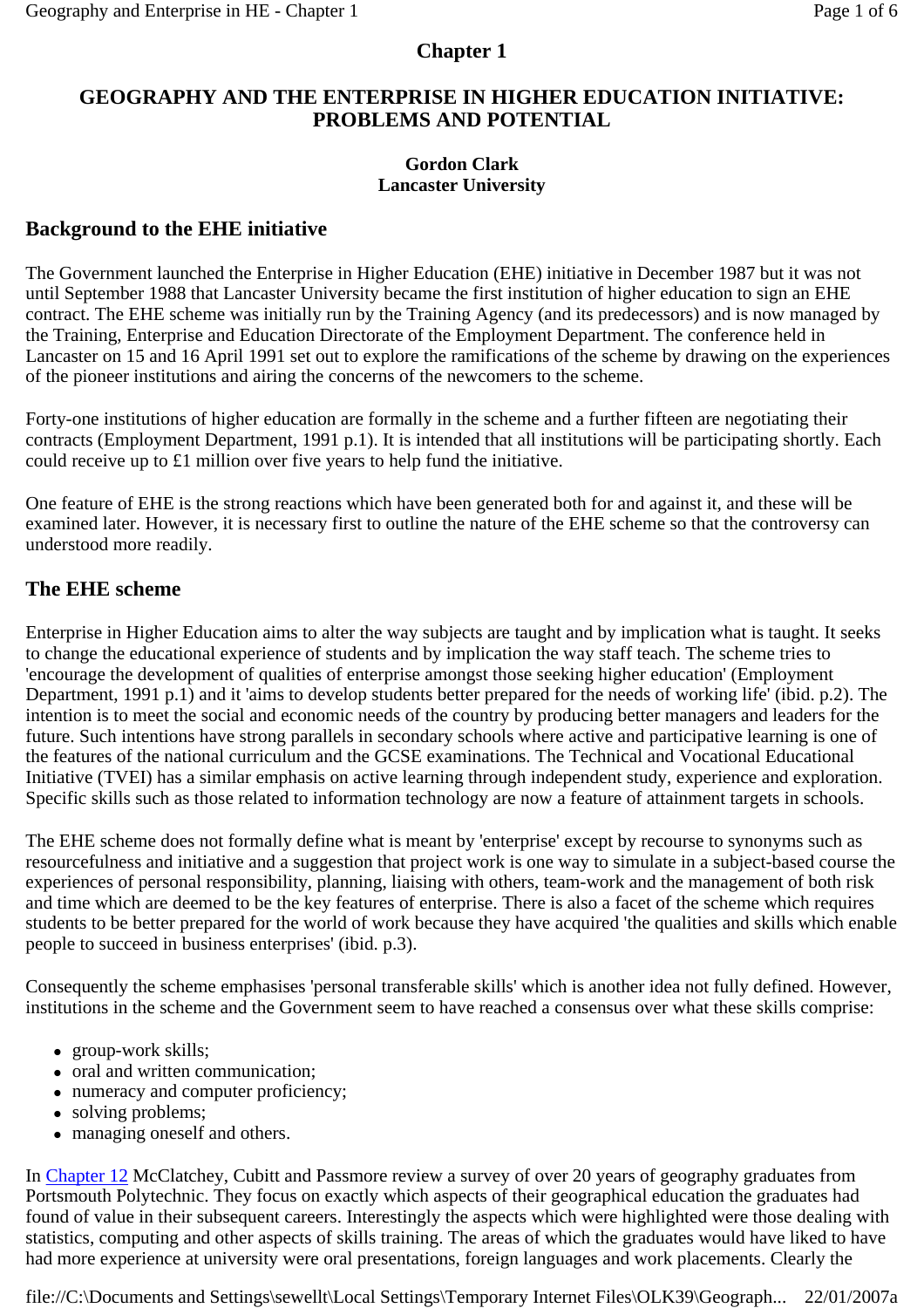'personal transferable skills' element of EHE is well directed in terms of what past graduates believe will be needed after graduation (cf. Unwin, 1986; Healey, 1989).

The EHE scheme does not specify how these skills are to be implanted or cultivated. Each institution has to have a plan to ensure that most staff have been trained in Enterprise and that most students have at least one part of their degree assessment from an Enterprise course. This is a sufficiently large departure from current practice to make the strong reactions to the scheme understandable.

#### **Reactions to the scheme**

Opponents of the EHE scheme have adopted various stances. Some seized on the word 'enterprise' and saw EHE as a Thatcherite plot to undermine liberal education (with its sceptical questioning of opposing positions) and replace it with an uncritical espousal of commercial profit-making behaviour and the tactics necessary for this in the real world. Others drew a sharp distinction between lecturing in an academic discipline and skills training which, however handled, was someone else's job. A third group justified their lack of reaction to EHE by arguing that they already taught enterprise skills. No expansion of this was necessary or possible, they argued, without sacrificing subject content which is the top priority of university education. Another group pointed to the lack of resources (e.g. time, computers or their skills) as a barrier to implementing EHE.

While opposition along these lines was reported by all the participants in the conference, there have also been keen supporters of EHE. The Tavistock Institute's evaluation report suggested that institutions could be classified as either 'enthusiastic', 'emergent' or 'unwilling' depending on their approach to the changes needed to embrace Enterprise (Employment Department, 1991 p.6). A similar classification of individual members of staff was proposed in an internal report on Lancaster's experience of the scheme. The enthusiasts seized on EHE to intensify or justify changes in methods of teaching and assessment which they had already thought about or had experimented with. Some people used the EHE money to overcome constraints to such developments which had held them back. Identifying the principal motivating force for these eager modernisers is more difficult - it could be for income generation, attracting students, to make research contacts, a high respect for students' abilities, a desire for a partnership with students or a clear preference for experiential learning. The balance of these motives amongst staff has not yet been measured.

### **Managing change**

EHE presents any institution of higher education with a managerial challenge in how to ensure that Enterprise is adopted across the institution and is 'embedded' so that it will continue after the EHE funding has ceased. How is an institution, faced with numerous other pressures, to find the means of stimulating, controlling and diffusing EHE initiatives across the whole institution? In Chapter 2 McClatchey explores this issue from a management science perspective. He notes how EHE presents particular problems: it brings little extra money (particularly if it is to be divided between many departments); it necessarily requires many, if not all staff to change their teaching; and it must fit in with the many conflicting goals of the institution. suggests that helpful strategies ought to be to encourage a diversity of approaches to implementing EHE and adopting a 'bottom up' strategy as well as a 'top down' one. He notes also how success breeds success and therefore small initiatives are a good way to start. Their success will be the catalyst for the acceptance later of more ambitious measures.

However, this still leaves open the question of how to deal with those whose objections to EHE are based on principle rather than on resource inadequacy, lack of ideas or natural caution. Morphet argues in Chapter 3 that such objections on principle are usually based on a false dichotomy between the academic (i.e. education) and enterprise (which is training). His first contention is that current academic education can be less than satisfactory in meeting its professed objectives. Students may get by through good memorization of the received wisdom on a small number of topics within a fixed syllabus.

Scepticism and criticism can be notable for their absence. "Parrots know nothing" is his summary of academic education at its worst. He argues that Enterprise, however it is implemented, is likely to encourage effective communication with staff over the project, with fellow students in teamwork, and with 'clients' outside the institution. Compared with sitting in a lecture theatre, Enterprise will be more effective in promoting creativity in problem solving, resourcefulness rather than passivity, and in integrating theoretical and empirical work. The realworld element in Enterprise will require students to downplay the artificial barriers imposed on knowledge and understanding by conventional disciplinary divisions. Therefore EHE objectives can be seen to be consonant with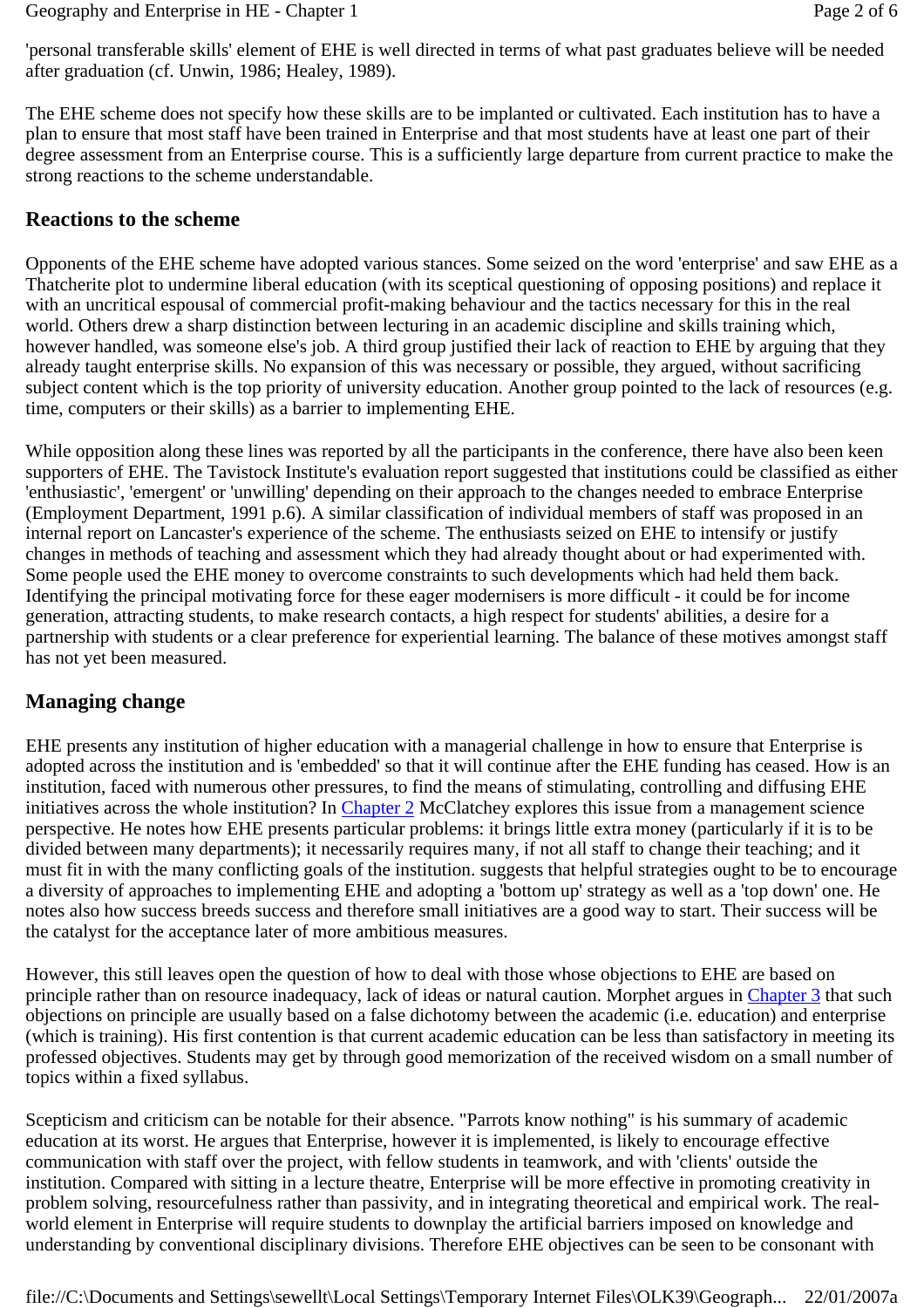academic goals, complementary to them and indeed will reinforce them. Perhaps it is easier for geographers, with their field-science tradition of teaching and learning, to accept this line of argument than it would be for staff in some other disciplines.

# **Departmental experience**

The discussion so far has stressed how EHE cannot be imposed successfully from the top in a uniform manner. Practicalities and internal politics both lead to encouraging departments and individual staff to devise their own solutions for meeting Enterprise objectives. Encouraging experimentation and diversity of approach may be the best strategy for accelerating the diffusion of the EHE scheme throughout an institution. It follows that it is important to establish a network of EHE participants who will compare their experiences. Problems can be identified or even predicted, tactics can be evaluated and successes can be cross-fertilized between institutions. During the conference at Lancaster a number of speakers described and commented on how EHE had been fostered in their department. Many of them showed clearly how their institutional context had moulded what they did as well as stressing the importance of the personal initiative of members of staff.

# **Project work**

In four departments Enterprise has been implemented at least in part by some sort of project work. Hardman explains in Chapter 4 how at Manchester Polytechnic the Environmental Management degree has a client-oriented project for which groups of students can opt. Most of the projects are situated in the local area with a wide variety of client organisations. The initiative had benefited from a departmental tradition of external links and project work to which several staff were committed. His chapter has excellent advice on how to run such small-group projects successfully and he gives examples of actual projects. Some of his key issues are worth highlighting. The first is the need to get the correct staff input - enough to plan, liaise, negotiate, check on feasibility, safety and rigour, but not so much as to deny students the scope for creativity. His second point is about how to control the staff costs associated with preparing several such projects each year. As in most departments there is a core of skills training early in the degree scheme before the project work starts. The project is. however a time-consuming method of learning.

This issue is also highlighted by the experience in Geography at Salford University which is described by Harrison and Hindle in Chapter 5. Their scheme started as 'Education for Capability' before EHE had been established but its aims are very similar. The distinctive focus at Salford is on a very large compulsory project which has small groups of students tackling sub-topics within the main theme. Clearly when a project is compulsory for a whole cohort of students it has to be on a very large scale and the subject has to be chosen so as to provide scope for both physical and human sub-topics and this may be rather limiting. Each group elects a student leader, and has a budget of money and teaching time. After First Year, groups can demand short modules of techniques training from staff who must respond at short notice. Tough deadlines are set for the wide variety of forms of presentation which are required, and marking has an element of peer-group assessment. The authors note how some staff are very enthusiastic and others are less so. Such a system is not thought to be capable of dealing with numbers of students much greater than those currently in the Honours group at Salford. The Project is noted as being time-consuming for staff.

We hear again of the heavy demands made on staff time by well run 'realistic' projects in Alexander's account in Chapter 8 of how Chester College have developed their project work. Students there are given a consultancy budget - effectively time limits on the help they can expect to receive. Their scheme is also notable for its very precise enumeration of the criteria to be assessed - and by whom and how.

A different tactic has been used by Stanier (Chapter 9) in her medical-geography option at Derbyshire College of Higher Education where project work has been developed without EHE funding. She overcame some of the financial problems by getting the client (a Family Health Services Authority) to pay for the extra costs imposed on the College and students by the project. The Authority also provided staff to teach students about the background to the project which the Authority had devised with Stanier. Staff input has been controlled by trying to develop a new project each year with the same client. The idea is that once the ground rules have been established in the first year, less negotiation will be needed subsequently. On the other hand the work here is confined to one option class and there are issues of balancing the time demands on students throughout the year-group when there are also major simultaneous demands on their time (e.g. their dissertations).

The tradition of the dissertation in geography makes project work seem like a straightforward way of implementing

file://C:\Documents and Settings\sewellt\Local Settings\Temporary Internet Files\OLK39\Geograph... 22/01/2007a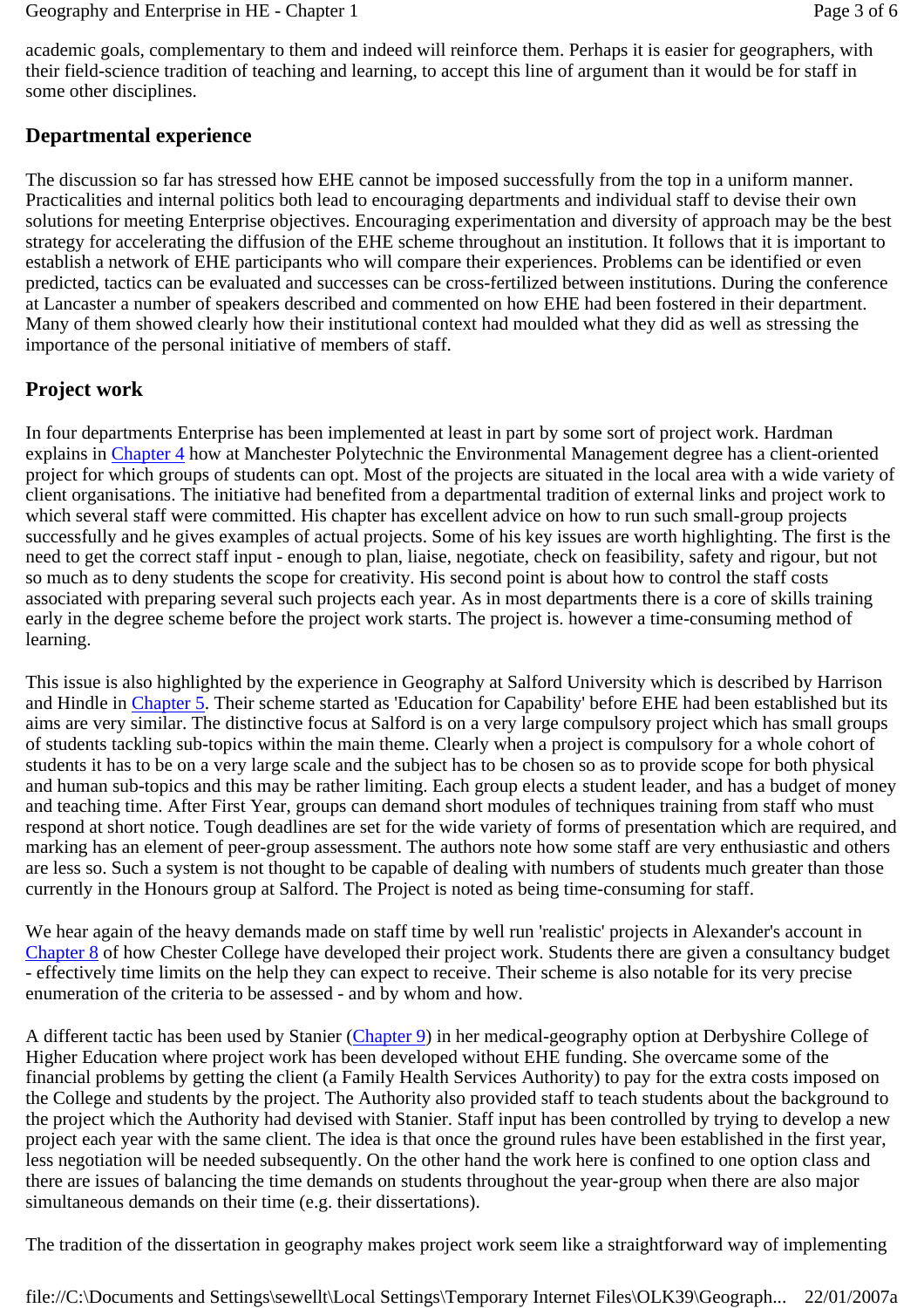EHE. The four departmental case studies do however show up some recurring problems. If the projects are optional, it is unlikely that the take-up will be universal if less demanding options are available. If the project is compulsory for an option class then the self-selecting element (the types of students who take the option) will again be apparent. There will also be issues of equity in workload between students within the year-group. If the project work is compulsory for the whole year-group then EHE will be a universal educational experience, and yet staffing problems will be at their most acute. Projects with clients must be well managed, it is very destructive and embarrassing if they fail and projects are inevitably a resource-intensive way of teaching, however educationally valuable they may be. To some extent one large project is easier and cheaper to manage than several unconnected smaller ones, but the topic may be restricted if balance across all aspects of geography is needed. Using one client for 'repeat business' each year does cut staff costs but this is easiest to achieve in practice for an option class and most difficult for a whole year-group.

# **Alternatives to project work in EHE**

At S. Martin's College, Lancaster, one alternative to project work was a compulsory careers and personal skills programme which extended through Years 1 to 3. Price and Cutler describe in Chapter 6 how some reasonably familiar elements of skills training (e.g. essay writing and organisational skills) have been embedded in the geography course in year 1 followed by a careers section which provided students with valuable job-hunting skills (e.g. mock interviews and better curricula vitae). Geography graduates from the college came back to give talks on their careers. One interesting and unusual feature was the stress laid on self-evaluation as a skill to be taught. Unfortunately some students wanted little more than details on specific careers such as might be found in any careers library. Others wanted experience of job placements, an issue which will be dealt with later in this chapter. The S. Martin's course, which was not funded through EHE, is still evolving and refinements are in train for the 1991-92 session.

In Coventry Polytechnic's Geography Department, Healey is experimenting in his final-year industrial-geography option with a course which is taught almost entirely without lectures (Chapter 7). At first sight this does not seem like an Enterprise course - there is no client and no skills training module - yet looked at more closely, it has several features which are in tune with Enterprise. Healey replaced most of his lectures with student-led seminars and tutorial discussion groups focused on directed reading. This system requires students to be much more active than in lectures - most of the students confirmed that the course made more demands on their time than other courses. Each student gives a seminar, they are all taught how to do this and there is peer-group assessment of each seminar's presentation. Students here are learning through discussion (as in the classic Oxbridge tutorial model) and since they have to articulate their thoughts (or their lack of them) the gaps in their understanding are immediately pinpointed. It is hoped that the course will nurture self-confidence. However, Healey also stresses how extensive and demanding are the changes which he has had to make in terms of teaching and course planning. Considerable professionalism is demanded of the member of staff to ensure that this type of course succeeds.

Healey's experiment at Coventry does lack one of the key features of EHE, namely the active involvement of an outside client. All the project work discussed earlier had a client organization participating to some extent. Two polytechnics, however, have explored the use of placements as a means of delivering Enterprise education. Such a system was pioneered in Geography by Coventry Polytechnic in the mid-1970s. McClatchey, Cubitt and Passmore identify placements as one area where past geography graduates would have welcomed more experience as undergraduates (Chapter 12).

At the Polytechnic of Huddersfield, the department wanted to build on an applied emphasis in its courses and to instigate a system of work placements for the students. Couch reminds us in Chapter 11 how common placements now are even in schools. He also notes that work placements can meet many of the aims of Enterprise in a very direct way: real-world application of geographical skills; acquiring new skills from the work place; learning from the inside how real organizations actually work; experience of serious team-work; handling responsibility; and selfevaluation. The difficulties, as always, are in the detailed implementation of a work placement scheme. How long should the placements be? Should they be optional or compulsory? Should they be assessed, and if so, how? How much staff time will it take to administer the scheme? How much subject content is lost, if any? How do you integrate the placement and the academic work at the polytechnic? Couch's chapter sets out how Huddersfield approached these questions and structured their scheme.

At Polytechnic South West in Plymouth there has been a wide-ranging series of changes in response to EHE and Chalkley describes these in Chapter 10. At this point it is useful to focus on just one aspect of their programme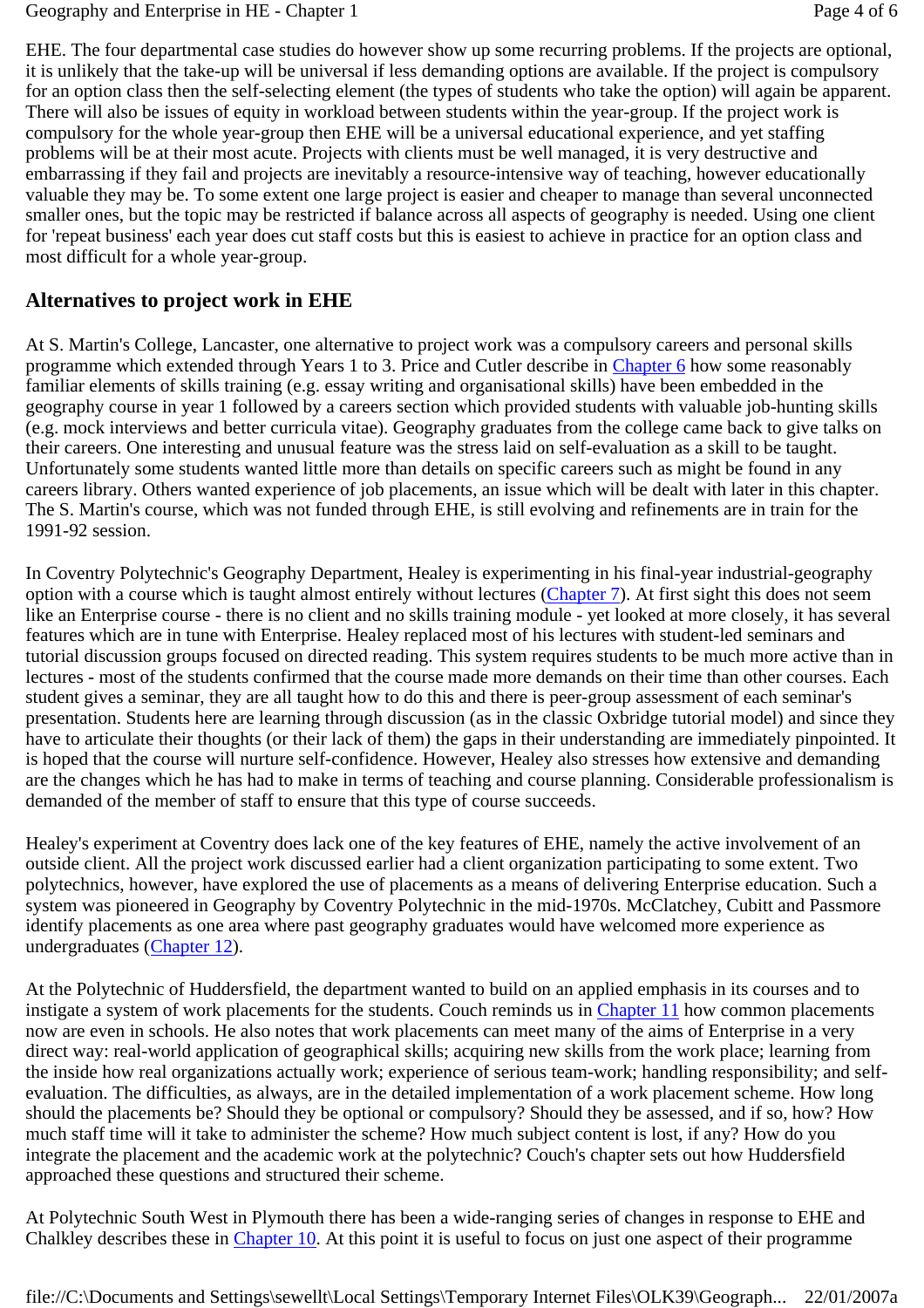which is distinctive - staff placements. Several of the lecturing staff will spend about a week with an organisation in the area of their teaching or research. The benefits could take many forms: contacts for research, fieldwork, equipment, or consultancy; collecting up-to-date teaching material; learning new skills or imparting them to the host organisation; and better careers guidance. Staff go on a short course to learn how to get the most out of the placement. This very interesting experiment tackles an aspect of EHE to which other schemes have not given much overt attention. In order to prepare students for the world of work, and to raise their skills proficiency, staff themselves will have to be (re)trained in skills and brought more fully into contact with real-world organisations. It is arguable that many geographers in higher education have never worked outside that sector and so themselves need an insight into other parts of the world of work. Staff will have to be more enterprise-aware if their students are to be similarly sensitized.

## **Problems and potential**

The Enterprise in Higher Education initiative has proved to be more benign than initial fears would have led us to suspect. Indeed the institutions participating in this conference had all found real benefits from the scheme and there were many experiments under way for modernizing geography teaching.

EHE has provided a stimulus to the teaching of skills in geography degrees; and not only the familiar ones of statistics and computer use but also oral and verbal presentation skills. Their legitimacy has been reinforced, the range of skills has been widened and their delivery has been better integrated into mainstream geography - always a problem with skills training. Perhaps the area of language acquisition is one where we need to think further although S. Martin's College have made a start here. There is still a nagging worry at the emphasis this training receives because of its career value. Even if the government, graduates and employers all agree that the skills we wish to teach for their geographical usefulness are also valuable for the world of work, it is a matter of concern that the rest of academic geography is not equally valued. Surely the national interest in publicly funded higher education also extends to graduates with powers of reflection, understanding and critical appraisal?

The other concern is, in Chalkley's words, how to teach personal transferable skills impersonally. Growing student numbers and deteriorating staff-student ratios will intensify what is already a real burden in most departments, namely the time it takes to run practical classes of whatever kind.

The frequent use of projects and/or enterprise dissertations testifies to the ease of squaring this approach to EHE with geography's traditions of fieldwork, the dissertation and an applied emphasis in teaching. There can be no doubt that the project - however organised - is an effective and legitimate way of approaching Enterprise. Its acceptability among geographers will speed the diffusion of EHE. Nevertheless, the chapters which follow provide ample evidence of the bottlenecks which projects can create. First, while one project may be beneficial for a student, this does not mean that two projects will be better still. Projects do place greater demands on students' time. The activities which risk being squeezed out are reading and reflection, and their loss would be a high price to pay. There is also plenty of testimony that however projects with outside clients are organised, they nearly always run into staffing problems. Because there are clients (even if for no other reason) projects have to be well run and that needs staff time in large quantities. Several of the authors are aware of this and steps to limit staff time have been made but no one seems to have devised a client-oriented project with a low staff input which can cope with large numbers of students each year.

The key question for the Government and for institutions of higher education is whether EHE can become so embedded in teaching and learning styles that it will survive the ending of EHE funding. In October 1991 Lancaster University will be starting the second-last year of its five-year contract, so the question is not premature. The early development of EHE at Lancaster which focused on 'enterprise dissertations' has been described elsewhere (Clark, 1990; Clark, 1991). Since these articles were written, the Geography Department at Lancaster has developed some new initiatives.

- A third-year option in environmental management has been converted to an Enterprise course by the addition of specific skills training, real-world case studies and outside speakers.
- An umbrella project comprising an environmental audit of the university (with numerous sub-projects for groups of students) has been launched. The client in this case is another part of the University.
- Funding has been secured for staff development courses on skills training, training postgraduates in how to be tutors, a re-evaluation of our fieldwork programme, and for industrial liaison costs. At Lancaster there was a commitment to get as much EHE money into departments as possible and that has been influential in how we